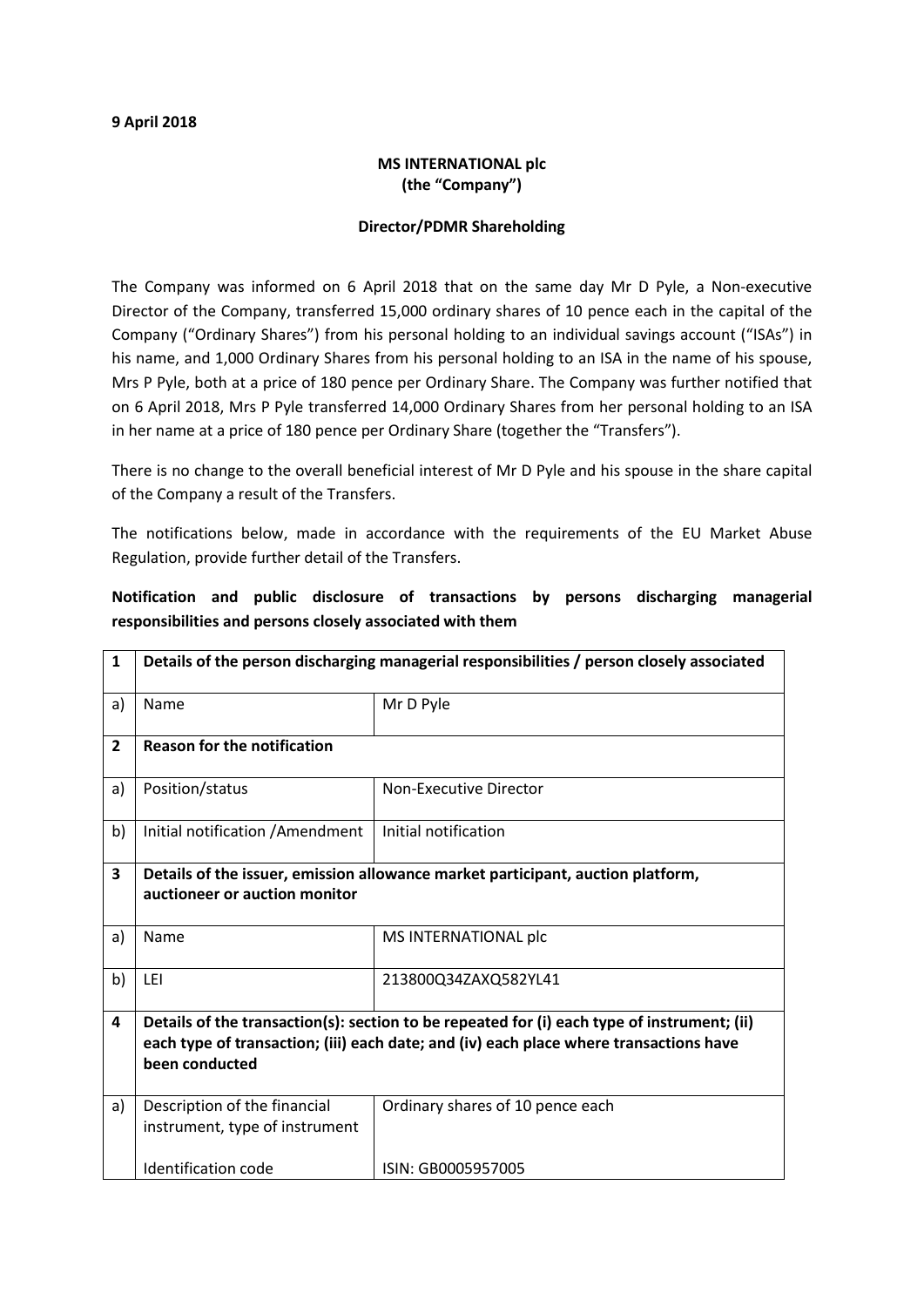| b) | Nature of the transaction | Transfer of Ordinary Shares from Mr D Pyle's personal   |           |  |
|----|---------------------------|---------------------------------------------------------|-----------|--|
|    |                           | holding to an ISA in his name and an ISA in the name of |           |  |
|    |                           | his spouse                                              |           |  |
| c) | Price(s) and volume(s)    | Price(s)                                                | Volume(s) |  |
|    |                           | Sale of Ordinary Shares from Mr D                       | 15,000    |  |
|    |                           | Pyle's personal holding at 180p                         |           |  |
|    |                           | Purchase of Ordinary Shares by                          | 15,000    |  |
|    |                           | Mr D Pyle's ISA at 180p                                 |           |  |
|    |                           | Sale of Ordinary Shares from Mr D                       | 1,000     |  |
|    |                           | Pyle's personal holding at 180p to                      |           |  |
|    |                           | Mrs P Pyle's ISA                                        |           |  |
| d) | Aggregated information    | Transfer of Ordinary Shares:                            |           |  |
|    |                           |                                                         |           |  |
|    | - Aggregated volume       | Aggregated volume: 16,000                               |           |  |
|    |                           |                                                         |           |  |
|    | - Price                   | Aggregated price: 180p                                  |           |  |
|    |                           |                                                         |           |  |
|    |                           |                                                         |           |  |
| e) | Date of the transaction   | 6 April 2018                                            |           |  |
|    |                           |                                                         |           |  |
|    |                           |                                                         |           |  |
| f) | Place of the transaction  | London Stock Exchange, AIM Market (XLON)                |           |  |
|    |                           |                                                         |           |  |
|    |                           |                                                         |           |  |

| 1              | Details of the person discharging managerial responsibilities / person closely associated                                                                                                               |                                                                           |  |
|----------------|---------------------------------------------------------------------------------------------------------------------------------------------------------------------------------------------------------|---------------------------------------------------------------------------|--|
| a)             | Name                                                                                                                                                                                                    | Mrs P Pyle                                                                |  |
| $\overline{2}$ | <b>Reason for the notification</b>                                                                                                                                                                      |                                                                           |  |
| a)             | Position/status                                                                                                                                                                                         | Spouse of Mr D Pyle (a Non-Executive Director of MS<br>INTERNATIONAL plc) |  |
| b)             | Initial notification / Amendment                                                                                                                                                                        | Initial notification                                                      |  |
| 3              | Details of the issuer, emission allowance market participant, auction platform,<br>auctioneer or auction monitor                                                                                        |                                                                           |  |
| a)             | Name                                                                                                                                                                                                    | MS INTERNATIONAL plc                                                      |  |
| b)             | LEI                                                                                                                                                                                                     | 213800Q34ZAXQ582YL41                                                      |  |
| 4              | Details of the transaction(s): section to be repeated for (i) each type of instrument; (ii)<br>each type of transaction; (iii) each date; and (iv) each place where transactions have<br>been conducted |                                                                           |  |
| a)             | Description of the financial<br>instrument, type of instrument                                                                                                                                          | Ordinary shares of 10 pence each                                          |  |